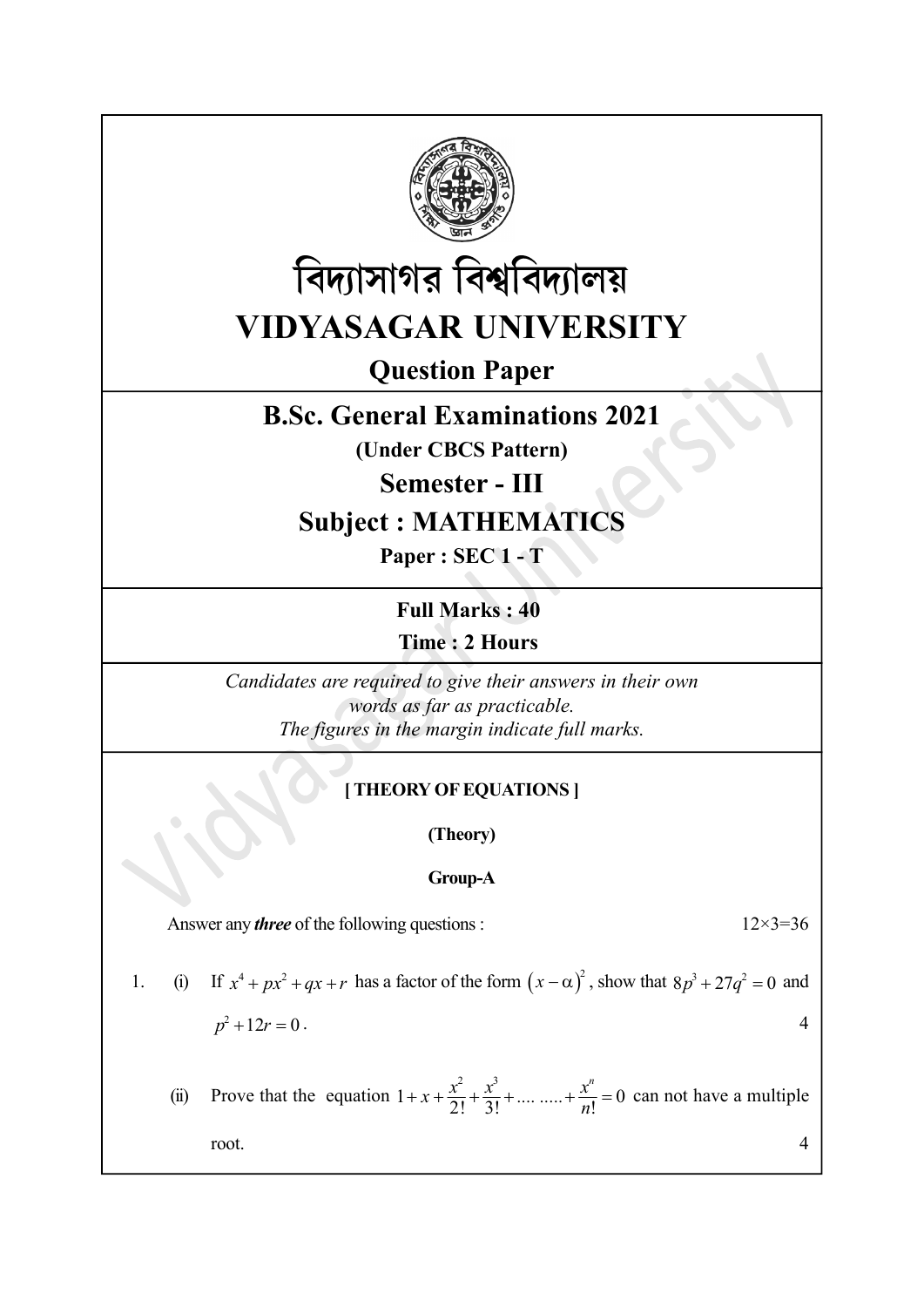(iii) State Descartes' rule of sign. Apply it, find the number of positive and negative roots of the equation  $x^4 + 4x^3 - x^2 - 10x + 3 = 0$ .

\n- (iii) State Descartes' rule of sign. Apply it, find the number of positive and negative roots of the equation 
$$
x^4 + 4x^3 - x^2 - 10x + 3 = 0
$$
.
\n- (i) If the equation  $ax^3 + 3bx^2 + 3cx + d = 0$  has two equal roots. Prove that  $(bc - ad)^2 = 4(b^2 - ac)(c^2 - bd)$  and the equal root is  $\frac{\frac{1}{2}(bc - ad)}{ac - b^2}$ .
\n- (ii) If the polynomial  $x^n - qx^{n-m} + r$  has a factor of the form  $(x - \alpha)^2$ , show that  $\left| \frac{q}{n}(n-m) \right|^n = \left| \frac{r}{n}(n-m) \right|^m$ .
\n- (iii) State and proof that an algebraic equation of degree has *n* roots and no more.
\n

$$
(bc-ad)^2 = 4(b^2-ac)(c^2-bd) \text{ and the equal root is } \frac{\frac{1}{2}(bc-ad)}{ac-b^2}.
$$

(ii) If the polynomial  $x^n - qx^{n-m} + r$  has a factor of the form  $(x - \alpha)^2$ , show that

$$
\left|\frac{q}{n}(n-m)\right|^n = \left|\frac{r}{n}(n-m)\right|^m.
$$

#### (iii) State and proof that an algebraic equation of degree has  $n$  roots and no more. 4

3. (i) If  $\alpha_1, \alpha_2, \alpha_3, \ldots, \alpha_n$  be the roots of the equation  $x^n + nax + b = 0$ . Prove that  $(\alpha_1-\alpha_2)(\alpha_1-\alpha_3)$ ...... $(\alpha_1-\alpha_n)=n(\alpha_1^{n-1}+a)$ .  $\alpha_1-\alpha_2(\alpha_1-\alpha_3)$ ...... $(\alpha_1-\alpha_n)=n(\alpha_1^{n-1}+a)$ . 4

(ii) If  $\alpha$  be a multiple root of order 3 of the equation  $x^4 + bx^2 + cx + d = 0(d \neq 0)$ , show that  $\alpha = -\frac{8d}{3c}$  $rac{8d}{3c}$  4

(iii) Solve the equation  $3x^4 + 20x^3 - 70x^2 - 60x + 27 = 0$ , the roots being in Geometric Progression. 4 | 1

4. (i) If  $\alpha$ ,  $\beta$ ,  $\gamma$  be the roots of the equation  $x^3 + px^2 + qx + r = 0$ , find the value of

(a) 
$$
\sum \alpha^2 \beta^2
$$
 (b)  $\sum (\beta + \gamma - \alpha)^3$ 

- 4
- (ii) If the equation  $x^4 + px^3 + qx^2 + rx + s = 0$  has roots of the form  $\alpha \pm i\alpha$ ,  $\beta \pm i\beta$  where  $\alpha$ ,  $\beta$  are real, prove that  $p^2 - 2q = 0$  and  $r^2 - 2qs = 0$  and hence solve the equation  $x^4 + 4x^3 + 8x^2 - 24x + 36 = 0$ .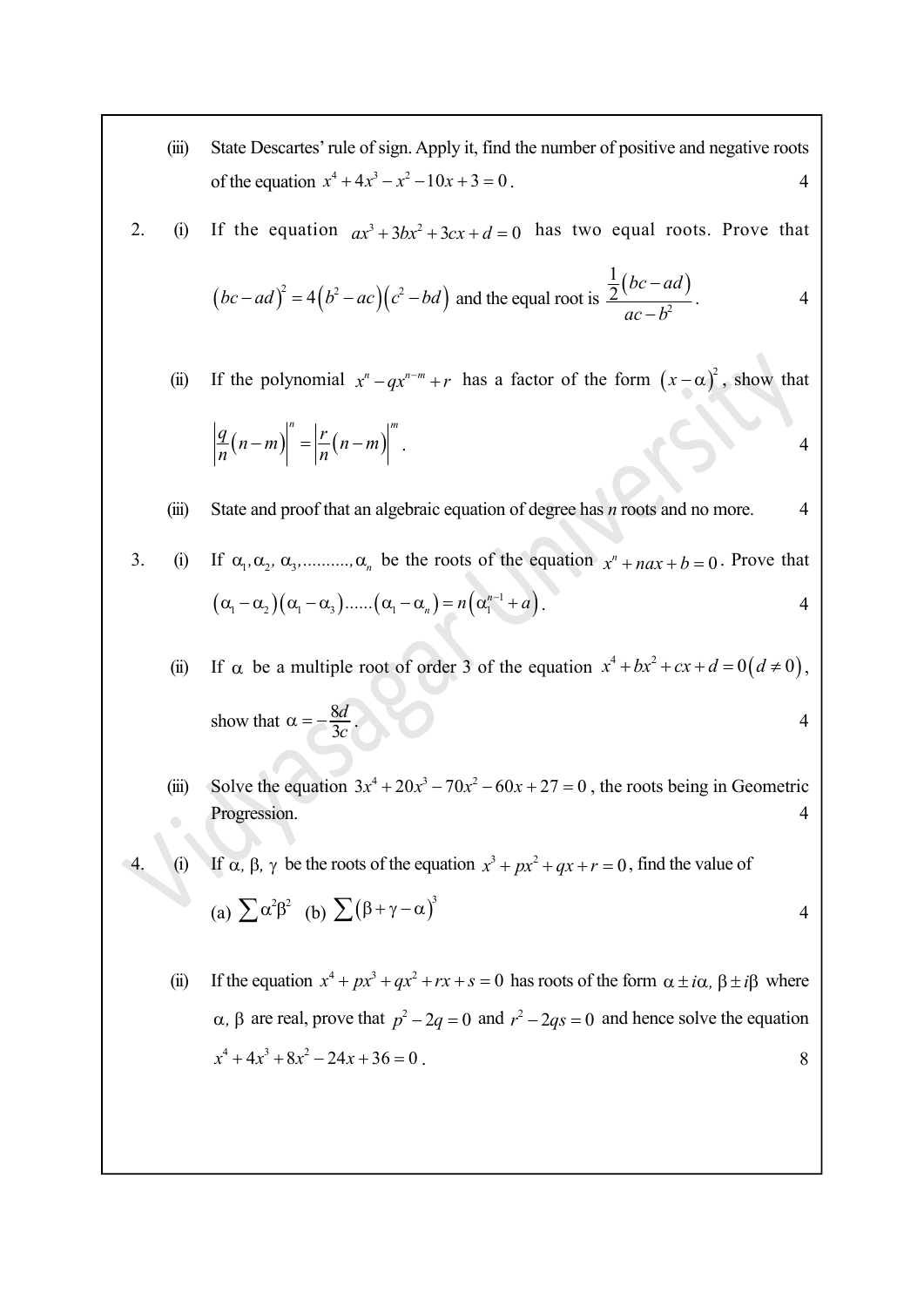- 5. (i) If  $\alpha$ ,  $\beta$ ,  $\gamma$  be the roots of the equation  $x^3 + qx + r = 0$ , find the equation whose roots are  $\frac{\beta}{\gamma} + \frac{\gamma}{\beta}, \frac{\gamma}{\alpha} + \frac{\alpha}{\gamma}, \frac{\alpha}{\beta} + \frac{\beta}{\alpha}$ .
	- (ii) If  $\alpha$  be a root of the equation  $x^3 3x 1 = 0$ , prove that the other roots are  $\alpha^2 - \alpha - 2$ ,  $2 - \alpha^2$ .
	- (iii) Prove that the equation  $(x+1)^4 = a(x^4 + 1)$  is a reciprocal equation if  $a \ne 1$  and solve it when  $a = -2$ . 4

6. (i) Solve the equation 
$$
x^3 - 3x - 1 = 0
$$
. 4

\n- (i) If α, β, γ be the roots of the equation 
$$
x + qx + r = 0
$$
, find the equation whose roots are  $\frac{\beta}{\gamma} + \frac{\gamma}{\beta}, \frac{\gamma}{\alpha} + \frac{\alpha}{\gamma}, \frac{\alpha}{\beta} + \frac{\beta}{\alpha}$ .
\n- (ii) If α be a root of the equation  $x^3 - 3x - 1 = 0$ , prove that the other roots are  $\alpha^2 - \alpha - 2$ ,  $2 - \alpha^2$ .
\n- (iii) Prove that the equation  $(x + 1)^4 = a(x^4 + 1)$  is a reciprocal equation if  $a \neq 1$  and solve it when  $a = -2$ .
\n- (i) Solve the equation  $x^3 - 3x - 1 = 0$ .
\n- (ii) If α, β, γ be the roots of the equation  $x^3 - 3qx + r = 0$ , show that  $(\alpha - \beta)(\beta - \gamma)(\gamma - \alpha) = \pm \sqrt{27(4q^3 - r^2)}$ .
\n- (iii) Solve the equation  $x^4 - 10x^3 + 35x^2 - 50x + 24 = 0$ .
\n

(iii) Solve the equation  $x^4 - 10x^3 + 35x^2 - 50x + 24 = 0$ .

#### Group-B

Answer any *two* of the following questions :  $2 \times 2 = 4$ 

1. (i) Solve the equation  $2x^3 - x^2 - 18x + 9 = 0$  if two of the roots are equal in magnitude but opposite in sign. 2

(ii) Expand 
$$
f(x) = x^4 - 4x^3 + 3x^2 + 3x + 7
$$
 as a polynomial in  $x - 1$ .

(iii) State fundamental theorem of classical algebra. 2

(iv) Prove that the roots of the equation 
$$
\frac{1}{x-1} + \frac{2}{x-2} + \frac{3}{x-3} = x
$$
 are all real.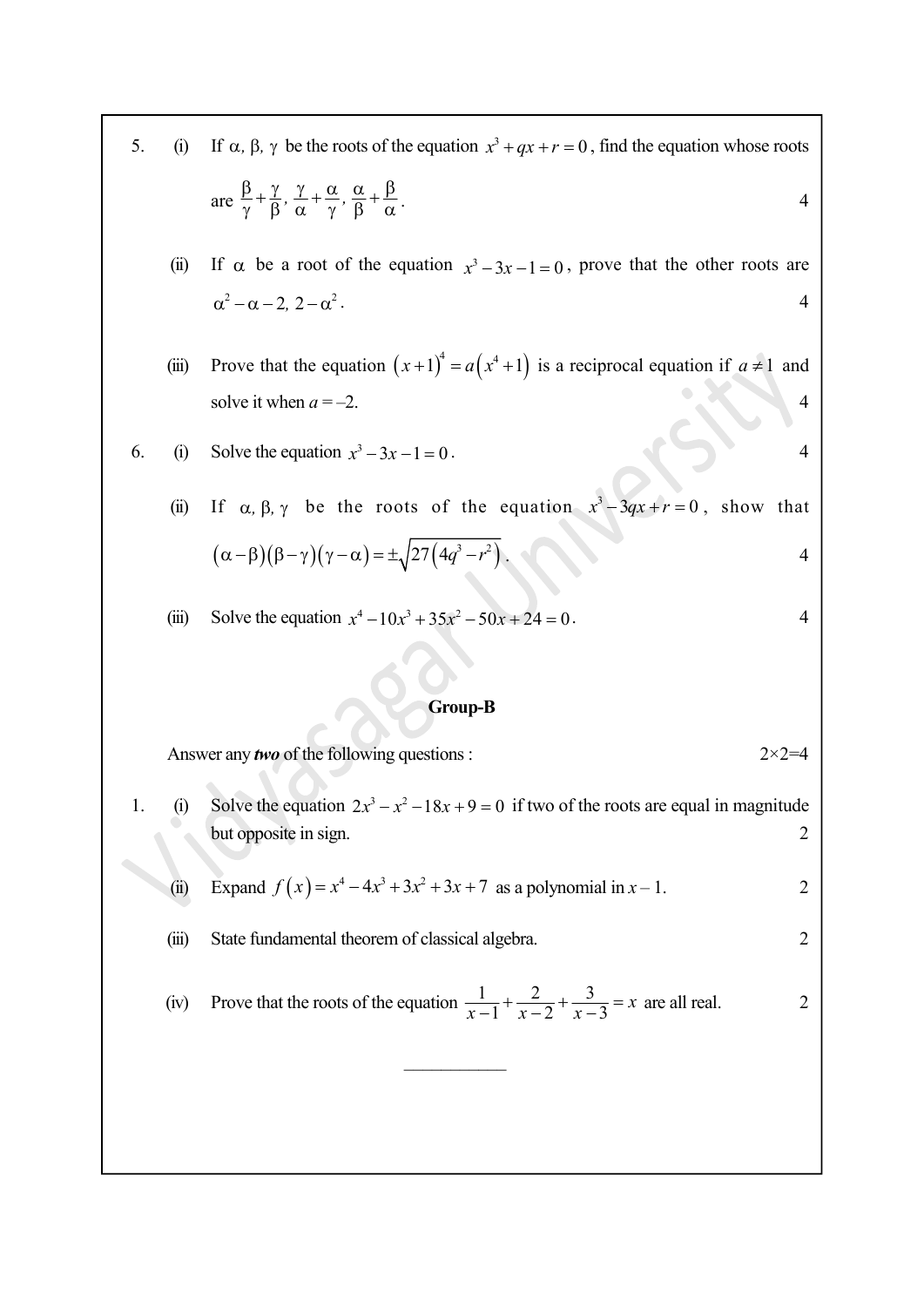# OR [ LOGIC AND SETS ] (Theory) Group-A Answer any *three* of the following questions :  $12 \times 3 = 36$ 1. (i) If  $\rho$  be an equivalence relation on a set S and  $a, b \in S$ . Then prove that  $cl(a) = cl(b)$ if and only if  $a \rho b$ .  $4a \rho b$ (ii) Find the equivalence classes determined by the equivalence relation  $\rho$  on  $\mathbb Z$  defined by "a  $\rho b$  if and only  $a - b$  is divisible by 5" for  $a, b \in \mathbb{Z}$ . 4 (iii) An equivalence relation  $\rho$  on a set S determines a partition of S. Conversely, each partition of S yields an equivalence relation on S. 4 2. (i) State and proof De Morgan's laws. 4 (ii) Define power set. If  $S = \{1, 2, 3\}$ , then find the power set of S. 4 (iii) Define cartesian product of a set. Then prove that  $A \times (B \cap C) = (A \times B) \cap (A \times C)$ 3. (i) Examine whether the followings are is a tautology or not :  $((A \Rightarrow (B \lor C)) \lor (A \Rightarrow B))$ only  $a - b$  is divisible by  $S^*$  for  $a, b \in \mathbb{Z}$ .<br>
relation  $\rho$  on a set  $S$  determines a partition of  $S$ . Conversely, each<br>
relation  $\rho$  on a set  $S$  determines a partition of  $S$ . Conversely, each<br>
De Morgan's laws (ii) Prove that if B and  $(B \implies C)$  are tautologies, then so on C. 4 4. (i) Defin a relation on a set. A relation  $\rho$  on the set z is given by  $\rho = \{(a,b) \in z \times z : ab > 0\}$ . Examine if it is equivalence relation or not. 1+4 (ii) Let A, B, C are subsets of a universal set S. If  $A \cup B = A \cup C$  and  $A \cap B = A \cap C$ , then prove that  $B = C$ . 3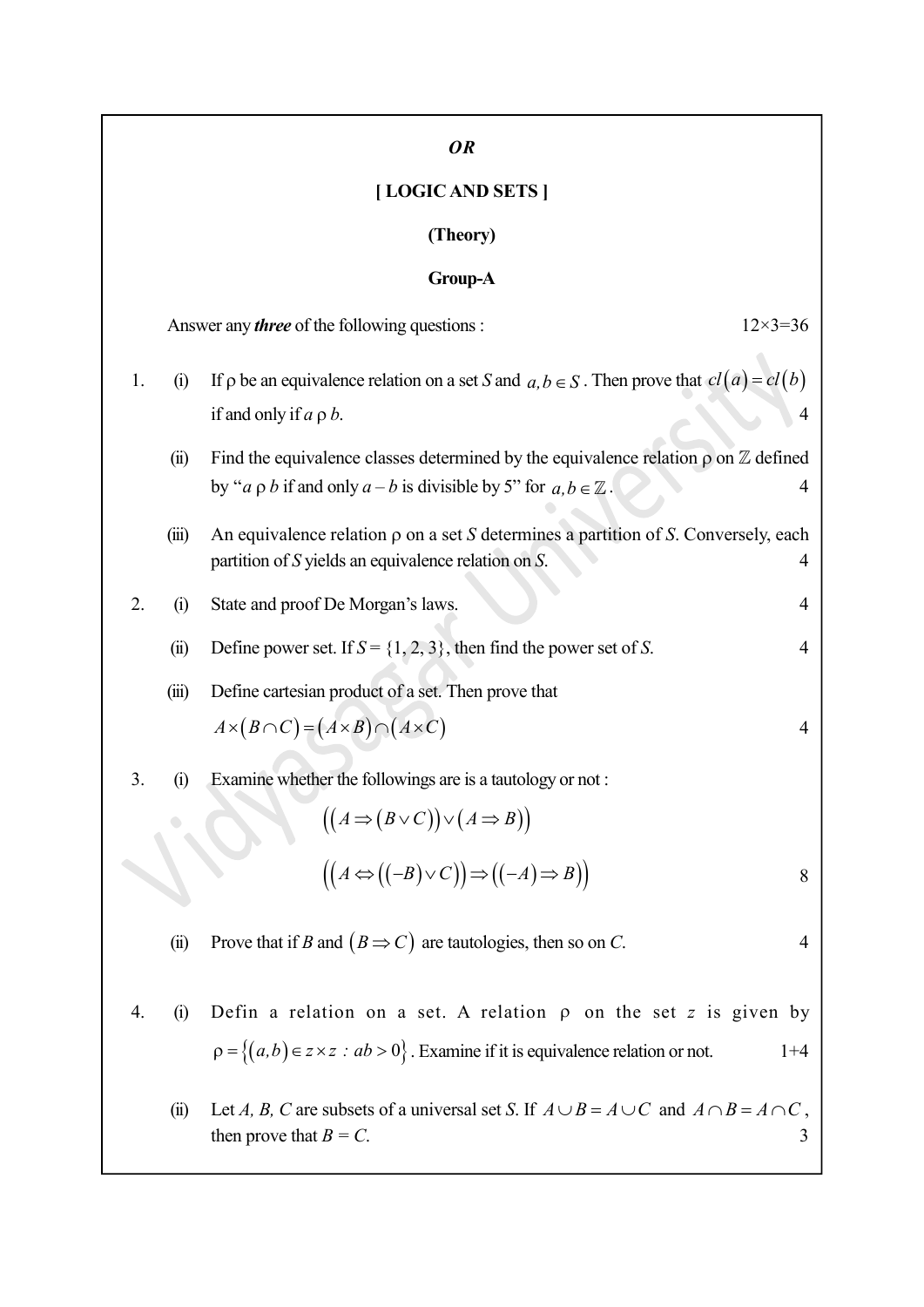|                | (iii)                                                                                    | For any three subsets $A$ , $B$ , $C$ of a universal set $S$ , prove that                  |                  |  |  |  |  |
|----------------|------------------------------------------------------------------------------------------|--------------------------------------------------------------------------------------------|------------------|--|--|--|--|
|                |                                                                                          | $A \cap B = (A \cup B) \Delta (A \Delta B).$                                               | 4                |  |  |  |  |
| 5.             | (i)                                                                                      | What is biconditional statement? And define Associated Implications.                       | $3+3$            |  |  |  |  |
|                | (ii)                                                                                     | Draw the truth table and prove that :                                                      |                  |  |  |  |  |
|                |                                                                                          | (a) $\sim (p \wedge q) \equiv \sim p \vee \sim q$                                          |                  |  |  |  |  |
|                |                                                                                          | (b) $(p \lor q) \Rightarrow r \equiv (p \Rightarrow r) \land (q \Rightarrow r)$            | $3 + 3$          |  |  |  |  |
|                |                                                                                          |                                                                                            |                  |  |  |  |  |
| 6.             | (i)                                                                                      | If $x^2$ is odd, then prove that x must be odd.                                            | $\overline{2}$   |  |  |  |  |
|                | (ii)                                                                                     | $p : \forall$ real numbers x, cos x + sin x = 1                                            |                  |  |  |  |  |
|                |                                                                                          | ~ $p: \exists$ a real number x such that $\cos x + \sin x \ne 1$ , prove that ~ p is true. | 4                |  |  |  |  |
|                | (iii)                                                                                    | Use method of contradiction prove that :                                                   |                  |  |  |  |  |
|                |                                                                                          | (a) If $n^3$ is odd, then <i>n</i> is odd, <i>n</i> being a positive integer.              |                  |  |  |  |  |
|                | (b) If x and y are integers such that $xy^2$ is even, then at least one of x, y is even. |                                                                                            |                  |  |  |  |  |
|                |                                                                                          |                                                                                            | $3 + 3$          |  |  |  |  |
| <b>Group-B</b> |                                                                                          |                                                                                            |                  |  |  |  |  |
|                |                                                                                          | Answer any two of the following questions :                                                | $2 \times 2 = 4$ |  |  |  |  |
| 1.             | $\sim$<br>(i)                                                                            | What are quantifiers in predicating logic?                                                 |                  |  |  |  |  |
|                | (ii)                                                                                     | Prove that the union of two reflexive relations on a set is a reflexive relation.          |                  |  |  |  |  |
|                | (iii)                                                                                    | Write contrapositive statement for "If he has the courage, he will win."                   |                  |  |  |  |  |
|                | (iv)                                                                                     | Define conditional statement with truth table.                                             |                  |  |  |  |  |
|                |                                                                                          |                                                                                            |                  |  |  |  |  |
|                |                                                                                          |                                                                                            |                  |  |  |  |  |
|                |                                                                                          |                                                                                            |                  |  |  |  |  |
|                |                                                                                          |                                                                                            |                  |  |  |  |  |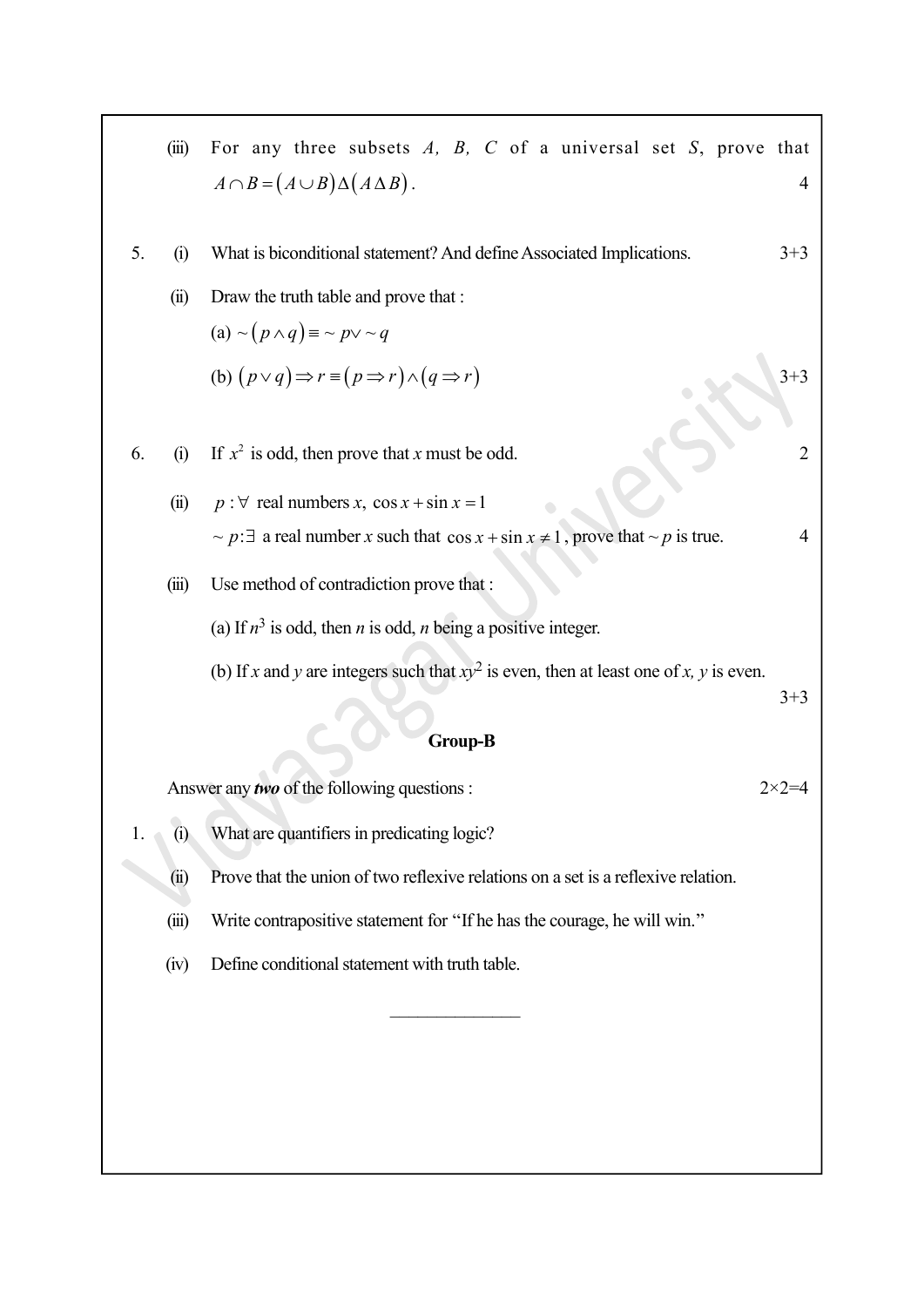|    |       | OR                                                                                                                                                                                                                          |
|----|-------|-----------------------------------------------------------------------------------------------------------------------------------------------------------------------------------------------------------------------------|
|    |       | [BOOLEAN ALGEBRA]                                                                                                                                                                                                           |
|    |       | (Theory)                                                                                                                                                                                                                    |
|    |       | Group-A                                                                                                                                                                                                                     |
|    |       | $12 \times 3 = 36$<br>Answer any <i>three</i> of the following questions :                                                                                                                                                  |
| 1. | (i)   | State the duality principle of Boolean algebra.<br>$\overline{2}$                                                                                                                                                           |
|    | (ii)  | Show that the number of elements in a finite Boolean algebra is of power of 2.<br>3                                                                                                                                         |
|    | (iii) | Prove that there does not exist a Boolean algebra containing only three elements.                                                                                                                                           |
|    |       | 4                                                                                                                                                                                                                           |
|    | (iv)  | Prove that in a bounded distributive lattice an element can have at most one<br>complement.<br>3                                                                                                                            |
| 2. | (i)   | Identify extreme elements in the following posets :<br>$3 + 3$                                                                                                                                                              |
|    |       | The divisors of 60, ordered by divisibility.<br>(a)                                                                                                                                                                         |
|    |       | The set $\{a, b, c, d, e, f, g, h\}$ , ordered like the subsets of $\{0, 1, 2\}$ .<br>(b)                                                                                                                                   |
|    | (ii)  | Let $(D_{12},  )$ denote the poset of all divisors of 12. Show that $D_{12}$ is a lattice by<br>drawing out the Hasse diagram for the poset and then verifying that each pair of<br>divisors has both a meet and join.<br>6 |
| 3. | (i)   | If f is a function of three Boolean variables x, y, z defined by $f(x, y, z) = xy + y'$ .                                                                                                                                   |
|    |       | Express $f$ in disjunctive normal form.<br>5                                                                                                                                                                                |
|    | (ii)  | Show that a lattice is distributive iff following identity holds :<br>4                                                                                                                                                     |
|    |       | $(p \cap q) \cup (q \cap r) \cup (r \cap p) = (p \cup q) \cap (q \cup r) \cap (r \cup p)$                                                                                                                                   |
|    | (iii) | Prove that a lattice is modular iff it satisfies $p \cup (q \cap (p \cup r)) = p \cup (r \cap (p \cup q))$<br>3                                                                                                             |
|    |       |                                                                                                                                                                                                                             |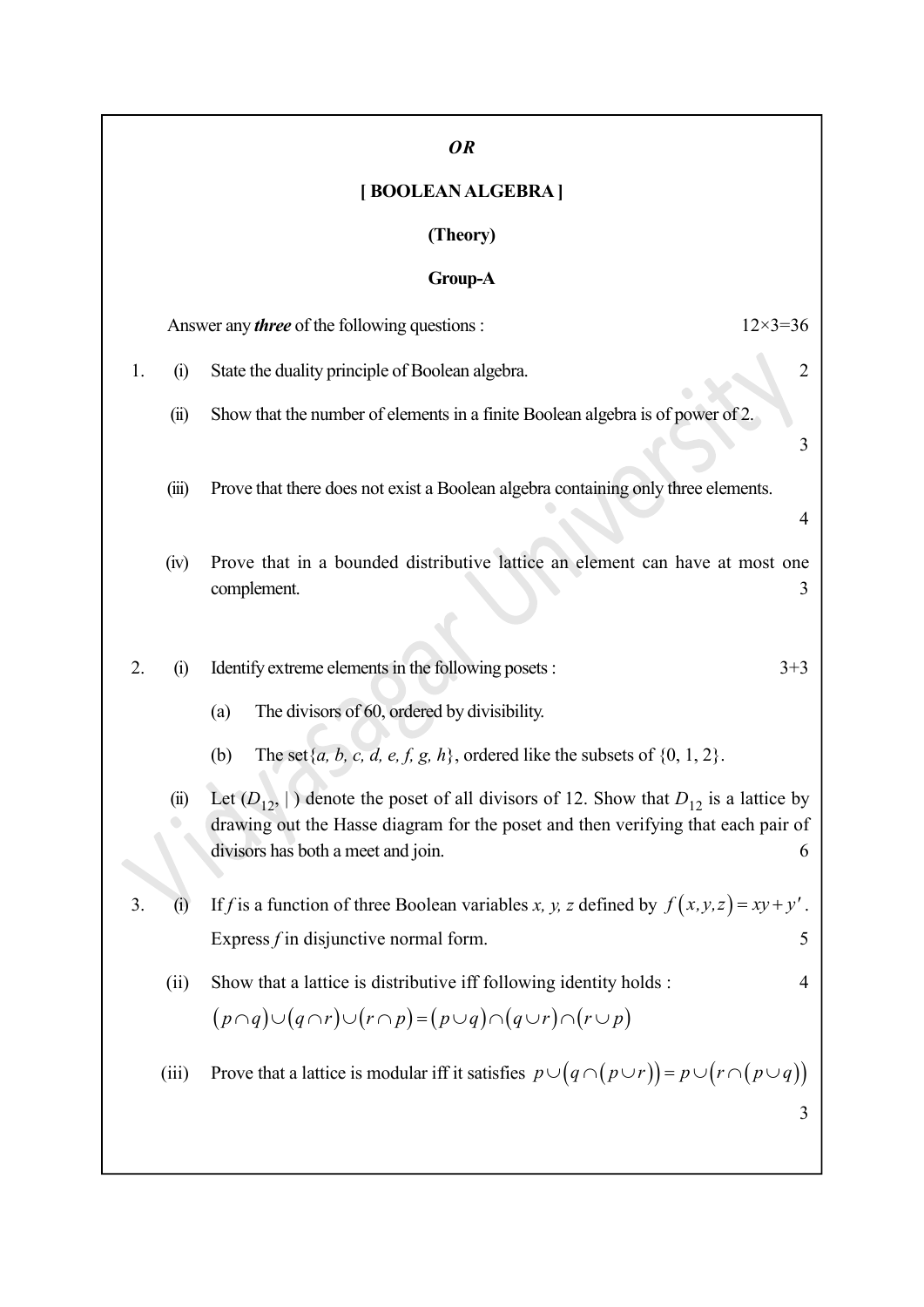| 4.             | (i)                                                                    | Define modular lattices and give an example of it.                                                                     | 2              |  |  |  |  |
|----------------|------------------------------------------------------------------------|------------------------------------------------------------------------------------------------------------------------|----------------|--|--|--|--|
|                | (ii)                                                                   | In a Boolean algebra $B$ , prove that for $a$ , $b$ , $c$ in $B$ .                                                     | 3              |  |  |  |  |
|                |                                                                        | $(a+b+c)$ . $(a'+b+c)$ . $(a+b'+c)$ . $(a+b+c') = (b+c)$ . $(c+a)$ . $(a+b)$                                           |                |  |  |  |  |
|                | (iii)                                                                  | Describe the distinctions between Boolean algebra and the algebra of real<br>numbers.                                  | 4              |  |  |  |  |
|                | (iv)                                                                   | Prove that in a Boolean algebra, $a + a = a$ and a . $a = a$ .                                                         | 3              |  |  |  |  |
| 5.             | (i)                                                                    | Use NAND gate alone to represent the function $f(a,b,c,d) = (a \wedge b) \vee (c \wedge d)$ .                          | 3              |  |  |  |  |
|                | (ii)                                                                   | Using Karnaugh Map, minimize the following boolean function                                                            |                |  |  |  |  |
|                |                                                                        | $F(A, B, C, D) = \sum m(0, 1, 2, 5, 7, 8, 9, 10, 13, 15).$                                                             | 6              |  |  |  |  |
|                | (iii)                                                                  | Draw the truth table for the Boolean function defined as                                                               |                |  |  |  |  |
|                |                                                                        | $f(x_1, x_2, x_3) = x_1 \wedge (\sim x_2 \vee x_3).$                                                                   | 3              |  |  |  |  |
|                |                                                                        |                                                                                                                        |                |  |  |  |  |
| 6.             | (i)                                                                    | Draw the circuit to realize the following Boolean function with simplified circuits                                    |                |  |  |  |  |
|                |                                                                        | $(x+\overline{y}+z)(x+yz)+\overline{z}w+w(\overline{y}+z)$ .                                                           | 4              |  |  |  |  |
|                | (ii)                                                                   | Find the function to represent the following circuit in simplified form                                                |                |  |  |  |  |
|                |                                                                        | $\begin{array}{ c c }\n\hline\nx - y \\ \hline\n\hline\nx - y \\ \hline\ny\n\end{array}$<br>$\left[\frac{x}{y}\right]$ | 4              |  |  |  |  |
|                | (iii)                                                                  | Show that the current will flow through the network by the Boolean function                                            |                |  |  |  |  |
|                |                                                                        | $\left\lceil xy(\overline{xy}+x\overline{y})\right\rceil$ .                                                            | $\overline{4}$ |  |  |  |  |
| <b>Group-B</b> |                                                                        |                                                                                                                        |                |  |  |  |  |
|                | Answer any <i>two</i> of the following questions :<br>$2 \times 2 = 4$ |                                                                                                                        |                |  |  |  |  |
| 1.             | (i)                                                                    | What are the basic digital logic gates?                                                                                |                |  |  |  |  |